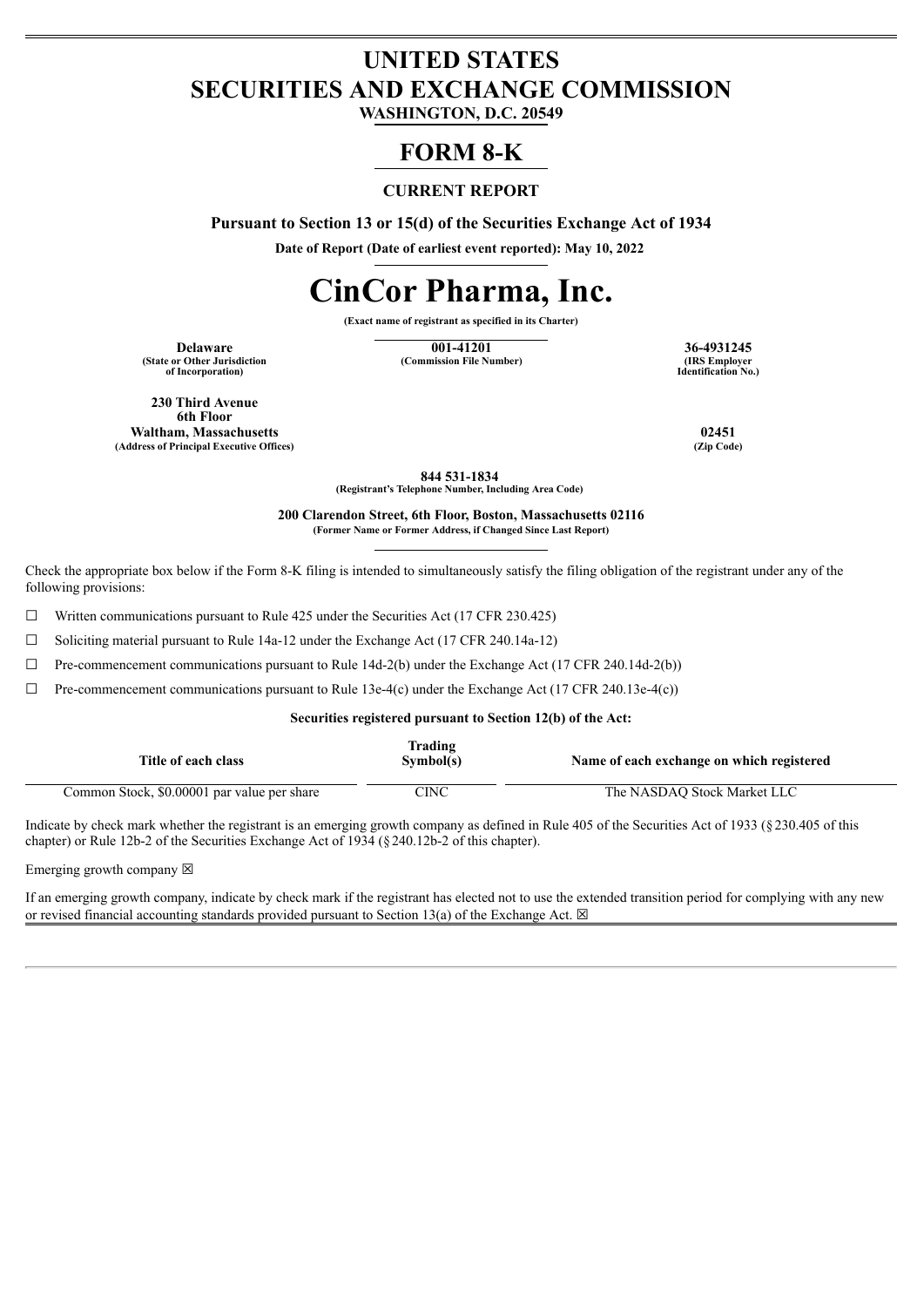#### **Item 2.02 Results of Operations and Financial Condition.**

On May 10, 2022, CinCor Pharma, Inc. announced its financial results and general corporate updates for the first quarter ended March 31, 2022. A copy of the press release is being furnished as Exhibit 99.1 to this Report on Form 8-K.

The information in this Report on Form 8-K and Exhibit 99.1 attached hereto is intended to be furnished and shall not be deemed "filed" for purposes of Section 18 of the Securities Exchange Act of 1934, as amended (the "Exchange Act"), or otherwise subject to the liabilities of that section, nor shall it be deemed incorporated by reference in any filing under the Exchange Act or the Securities Act of 1933, as amended, except as expressly set forth by specific reference in such filing.

#### **Item 9.01 Financial Statements and Exhibits.**

#### **(d) Exhibits**

| 99.1 | <u>Press Release issued by CinCor Pharma, Inc., dated May 10, 2022</u>      |
|------|-----------------------------------------------------------------------------|
| 104  | Cover Page Interactive Data File (embedded within the Inline XBRL document) |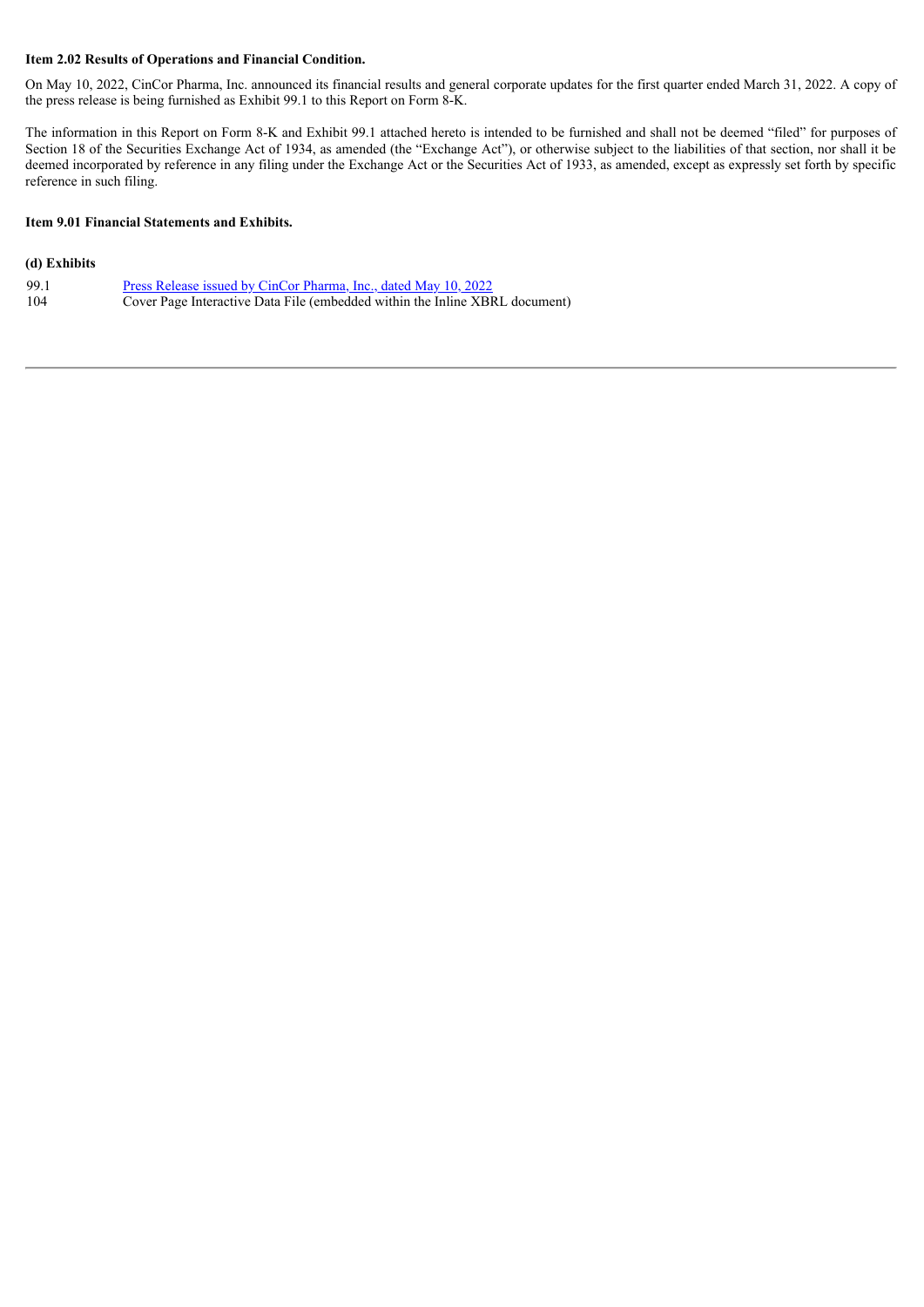#### **SIGNATURES**

Pursuant to the requirements of the Securities Exchange Act of 1934, as amended, the registrant has duly caused this report to be signed on its behalf by the undersigned thereunto duly authorized.

CinCor Pharma, Inc.

Date: May 10, 2022 By: /s/ Mary Theresa Coelho Mary Theresa Coelho, Executive Vice President, Chief Financial Officer and Chief Business Development Officer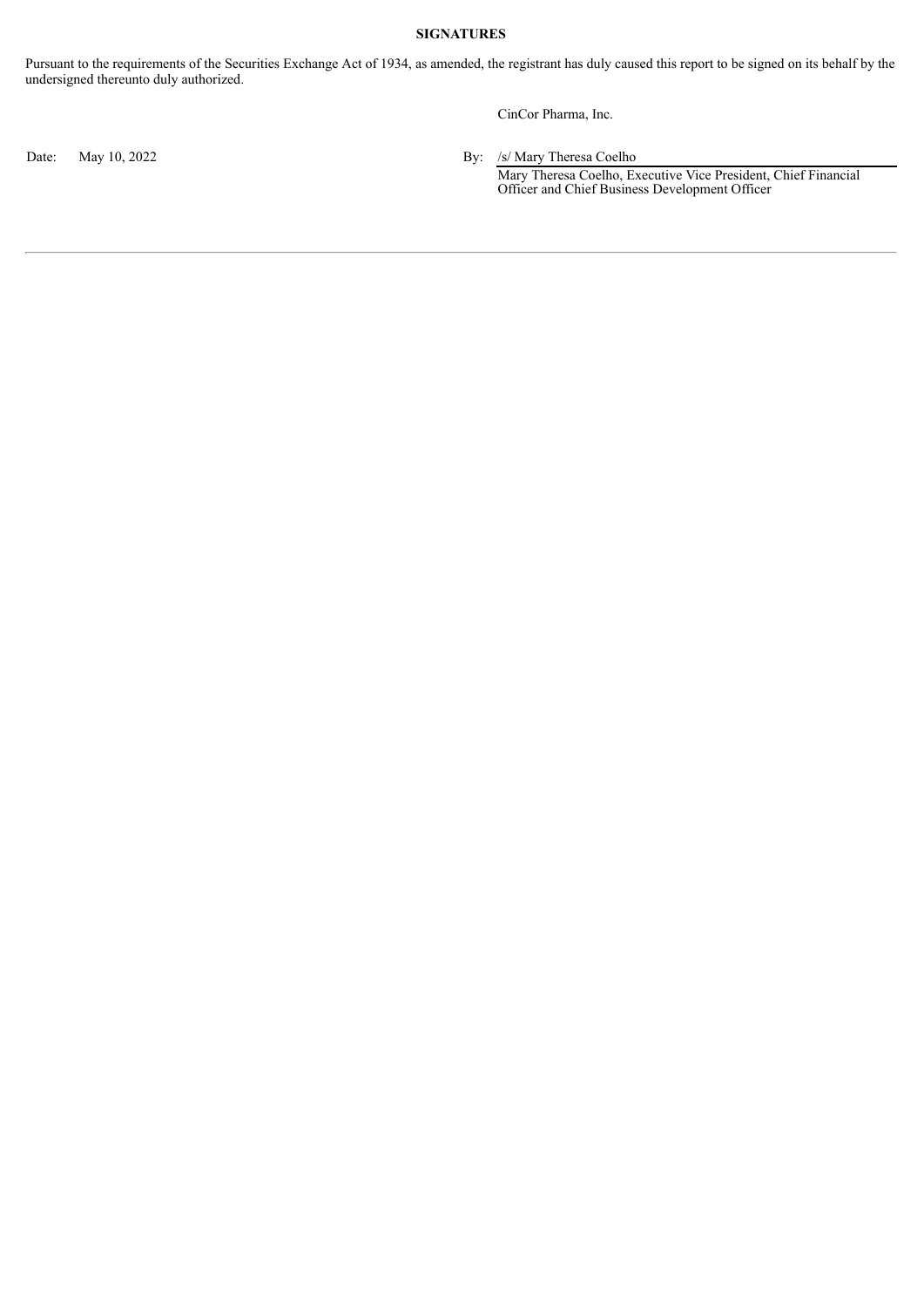

### <span id="page-3-0"></span>**CinCor Reports First Quarter Financial Results and Provides Corporate Update**

Topline data for baxdrostat (CIN-107) in BrigHtn Phase 2 trial for treatment-resistant hypertension (rHTN) expected in 2H 2022

Topline data for baxdrostat (CIN-107) in HALO Phase 2 trial for uncontrolled hypertension (uHTN) expected in 2H 2022

Phase 2 figHTN-CKD trial evaluating baxdrostat's (CIN-107) utility in ameliorating complications of chronic kidney disease *(CKD) initiated in April 2022*

WALTHAM, May 10, 2022 (GLOBE NEWSWIRE) -- CinCor Pharma, Inc. (NASDAQ: CINC) today announced financial results for the first quarter ended March 31, 2022 and provided a corporate update.

"In Q1 2022 CinCor continued its strong momentum by raising approximately \$194 million in its IPO despite difficult market conditions, extending its expected cash runway through 2024, including its ongoing and currently planned Phase 2 and Phase 3 clinical programs," said Marc de Garidel, Chief Executive Officer. "We completed enrollment of our lead Phase 2 BrigHtn study for treatment-resistant hypertension where baxdrostat may have a differentiated therapeutic potential. 2022 is a very exciting year for CinCor, with two major Phase 2 read-outs expected by year-end potentially leading to significant inflection points in the clinical development of baxdrostat for the treatment of broad unmet needs in the hypertension field."

#### **Recent Corporate and Clinical Highlights**

- **BrigHtn Phase 2 Trial Completed Enrollment.** In March 2022, the BrigHtn Phase 2 trial of baxdrostat (CIN-107) for treatment-resistant hypertension (rHTN) completed enrollment with 275 patients randomized. Topline data from this trial is expected in the second half of 2022.
- **figHTN-CKD Phase 2 Trial Initiated.** In April 2022, the Phase 2 trial for baxdrostat (CIN-107) in patients with uncontrolled hypertension (uHTN) and chronic kidney disease (CKD) was initiated. Topline date from this trial is expected in the second half of 2023.

#### **Key Anticipated Upcoming Milestones**

**BrigHtn:** Phase 2 trial for baxdrostat (CIN-107) in rHTN

• Topline data expected in second half of 2022

**HALO:** Phase 2 trial for baxdrostat (CIN-107) in uHTN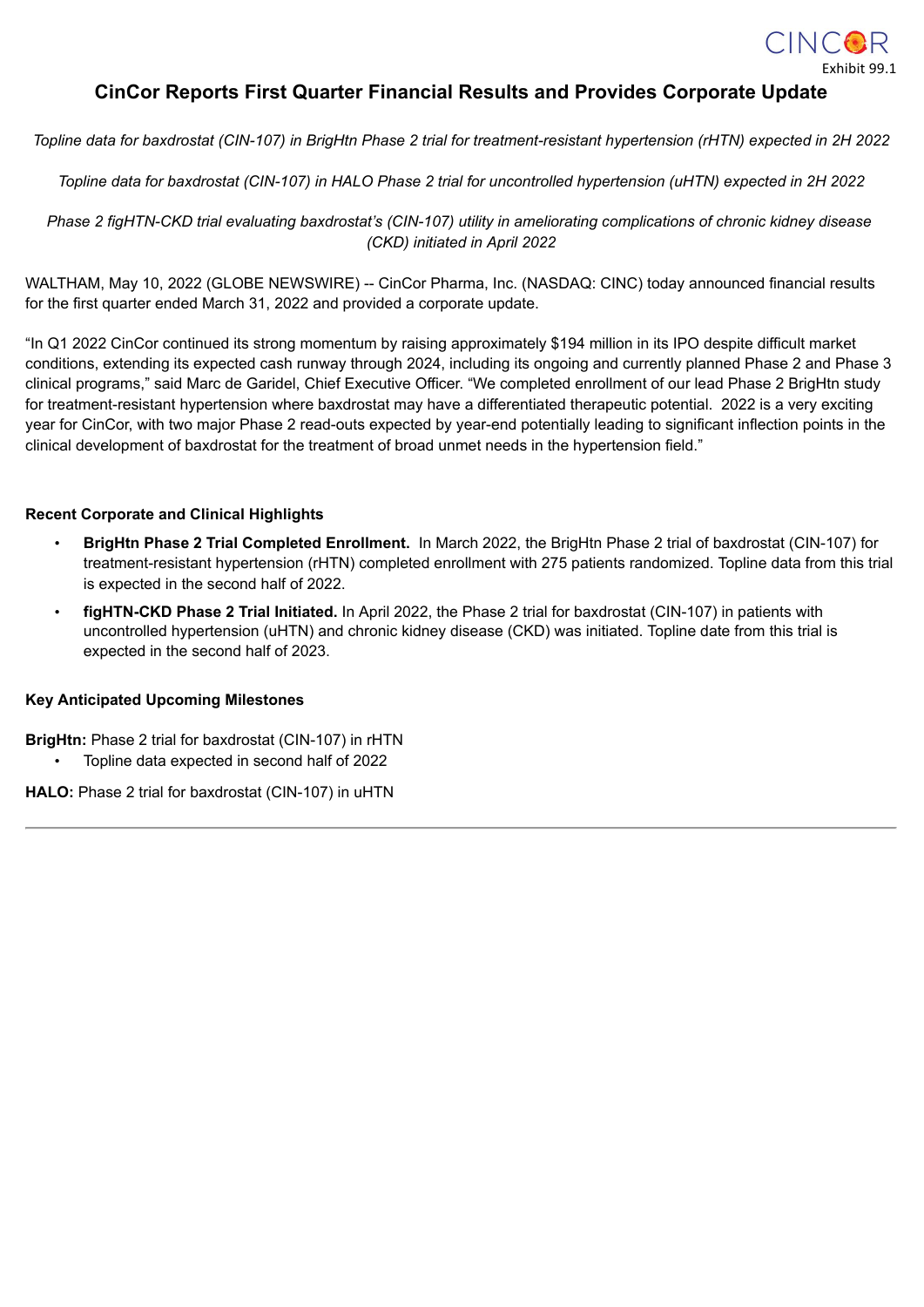

• Topline data expected in second half of 2022

#### **Spark-PA:** Phase 2 trial for baxdrostat (CIN-107) in primary aldosteronism (PA)

• Topline data expected in second half of 2023

#### **figHTN-CKD:** Phase 2 trial for baxdrostat (CIN-107) in uHTN and CKD

- Dosing of first patient expected in Q2 2022
- Topline data expected in second half of 2023

#### **First Quarter 2022 Financial Highlights**

**Cash Position:** Cash, cash equivalents and marketable securities were \$314.2 million as of March 31, 2022, as compared to \$136.6 million as of December 31, 2021. The increase in cash, cash equivalents and marketable securities of \$177.6 million was driven primarily by the January 2022 initial public offering (IPO) net proceeds of \$193.6 million, partially offset by operating cash outflows of \$17.7 million.

**Research and Development (R&D) Expenses:** R&D expenses for the three months ended March 31, 2022, were \$9.7 million, compared to \$3.5 million for the three months ended March 31, 2021 and compared to \$9.4 million in the fourth quarter of 2021. The increase of \$6.2 million over the prior year was primarily due to the progression of several Phase 2 clinical trials, the initiation of our CKD trial, increased chemistry, manufacturing and controls spending, and the addition of several important fulltime R&D resources.

**General and Administrative (G&A) Expenses:** G&A expenses were \$4.0 million for the three months ended March 31, 2022, compared to \$0.9 million for the three months ended March 31, 2021 and compared to \$15.9 million in the fourth quarter of 2021. The quarter over quarter decrease of \$11.9 million was primarily attributable to the one-time costs of \$10.0 million related to the settlement agreement with CinRx as previously disclosed in prior filings. The increase of \$3.1 million over the prior year period is primarily related to increased personnel costs and other professional and legal costs associated with operating as a public company.

**Other Expenses:** For the three months ended March 31, 2022 and 2021, CinCor incurred a non-cash expense of \$3.0 million and \$1.2 million, respectively, related to the change in fair value of its warrant derivative liabilities. This change in fair value for both periods was driven by an increase in the fair value of the underlying common stock. These impacts are related to the stock purchase warrants issued to Roche in connection with the Roche agreement when baxdrostat (CIN-107) was acquired in 2019. Upon the completion of the IPO in January 2022, the Roche warrants automatically net exercised in whole, resulting in the issuance of 852,788 shares of CinCor common stock to Roche.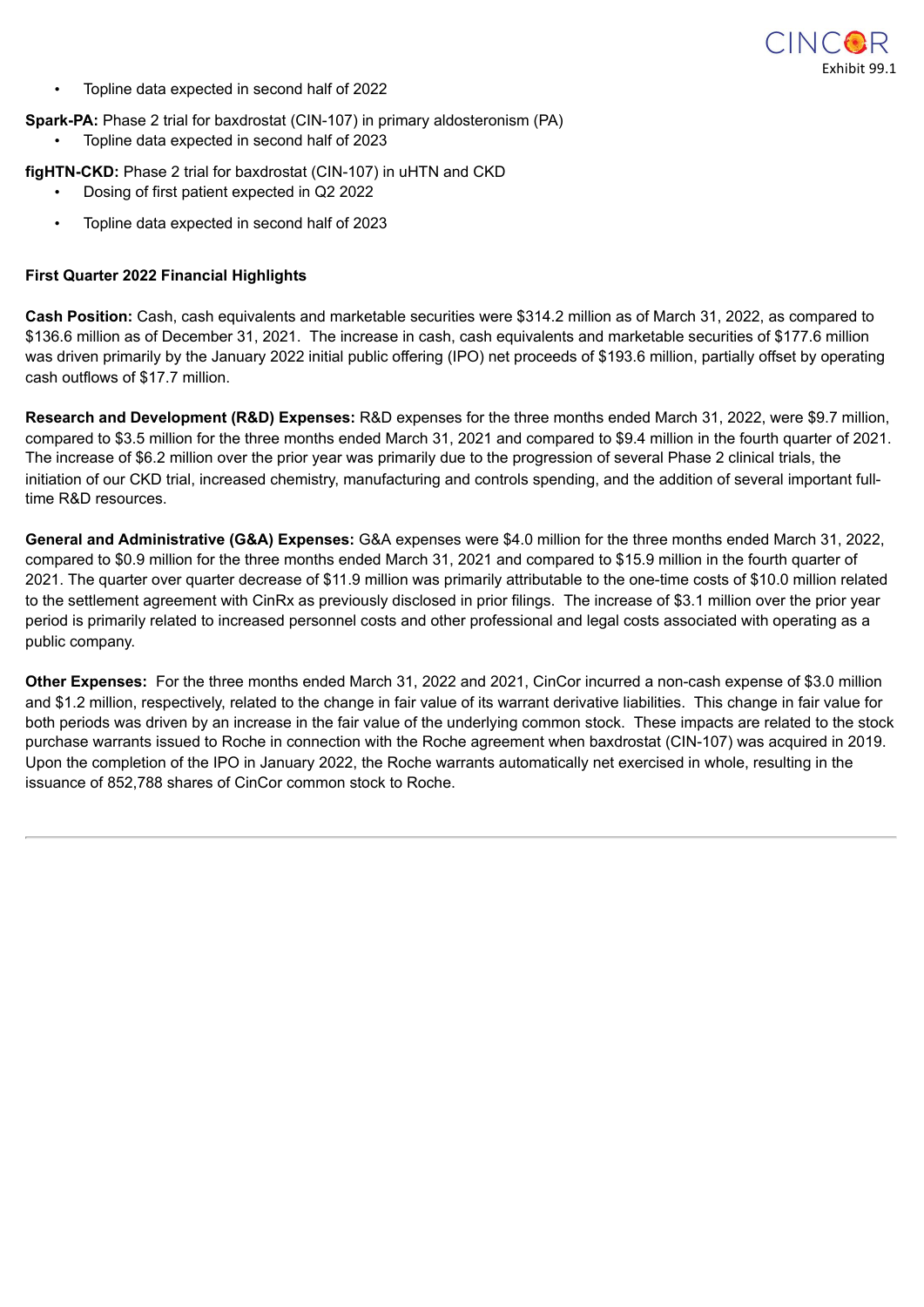

Exhibit 99.1

**Net Loss:** For the three months ended March 31, 2022, CinCor reported a net loss of \$16.7 million, compared to a net loss of \$5.6 million for the three months ended March 31, 2021, and a net loss of \$29.3 million for the three months ended December 31, 2021.

#### **About CinCor**

CinCor, founded in 2018, is a clinical-stage biopharmaceutical company with a mission to bring innovation to the pharmaceutical treatment of cardio-renal diseases. Its lead asset, baxdrostat (CIN-107), a highly selective, oral small molecule inhibitor of aldosterone synthase, is in clinical development for the treatment of hypertension and primary aldosteronism.

#### **About Baxdrostat (CIN-107)**

Baxdrostat (CIN-107) is a highly selective, oral small molecule inhibitor of aldosterone synthase, the enzyme responsible for the synthesis of aldosterone in the adrenal gland, in development for patient populations with significant unmet medical needs, including treatment-resistant hypertension and primary aldosteronism. Hypertension, which is defined by the American College of Cardiology and the American Heart Association as resting blood pressure above 130/80 mm Hg, is generally acknowledged to be one of the most common preventable risk factors for premature death worldwide. Though often asymptomatic, hypertension significantly increases the risk of heart disease, stroke, and kidney disease, amongst other diseases. It is estimated that as much as 20% of the global population suffers from hypertension, including nearly one-half of the adult population in the U.S., or 116 million hypertensive patients.

#### **Forward-Looking Statements**

This press release contains certain forward-looking statements, including, but not limited to, statements related to CinCor's business in general; the results and timing of CinCor's ongoing and planned clinical trials; the anticipated timing of disclosure of results of clinical trials; the progress of CinCor's research and development programs and clinical trials and studies, including enrollment and retention in clinical trials; plans for initiating future clinical trials and studies; the therapeutic potential of baxdrostat (CIN-107); CinCor's clinical milestones and pipeline; expectations with respect to regulatory matters; expectations with respect to potential market size; expectations relating to and the sufficiency of CinCor's cash resources; and other statements that are not historical facts. Because such statements are subject to risks and uncertainties, actual results may differ from those expressed or implied by such forward-looking statements. Words such as "anticipates," "believes," "expected," "intends," "plan," "may", "will," "project", "estimate", "continue," "advance" and "future" or similar expressions are intended to identify forward-looking statements. These forward-looking statements are based on CinCor's current plans, objectives, estimates, expectations and intentions, involve assumptions that may never materialize or may prove to be incorrect and inherently involve significant risks and uncertainties, including factors beyond CinCor's control, that could cause actual results, performance, or achievement to differ materially and adversely from those anticipated or implied in the statements, including, without limitation, CinCor has incurred significant operating losses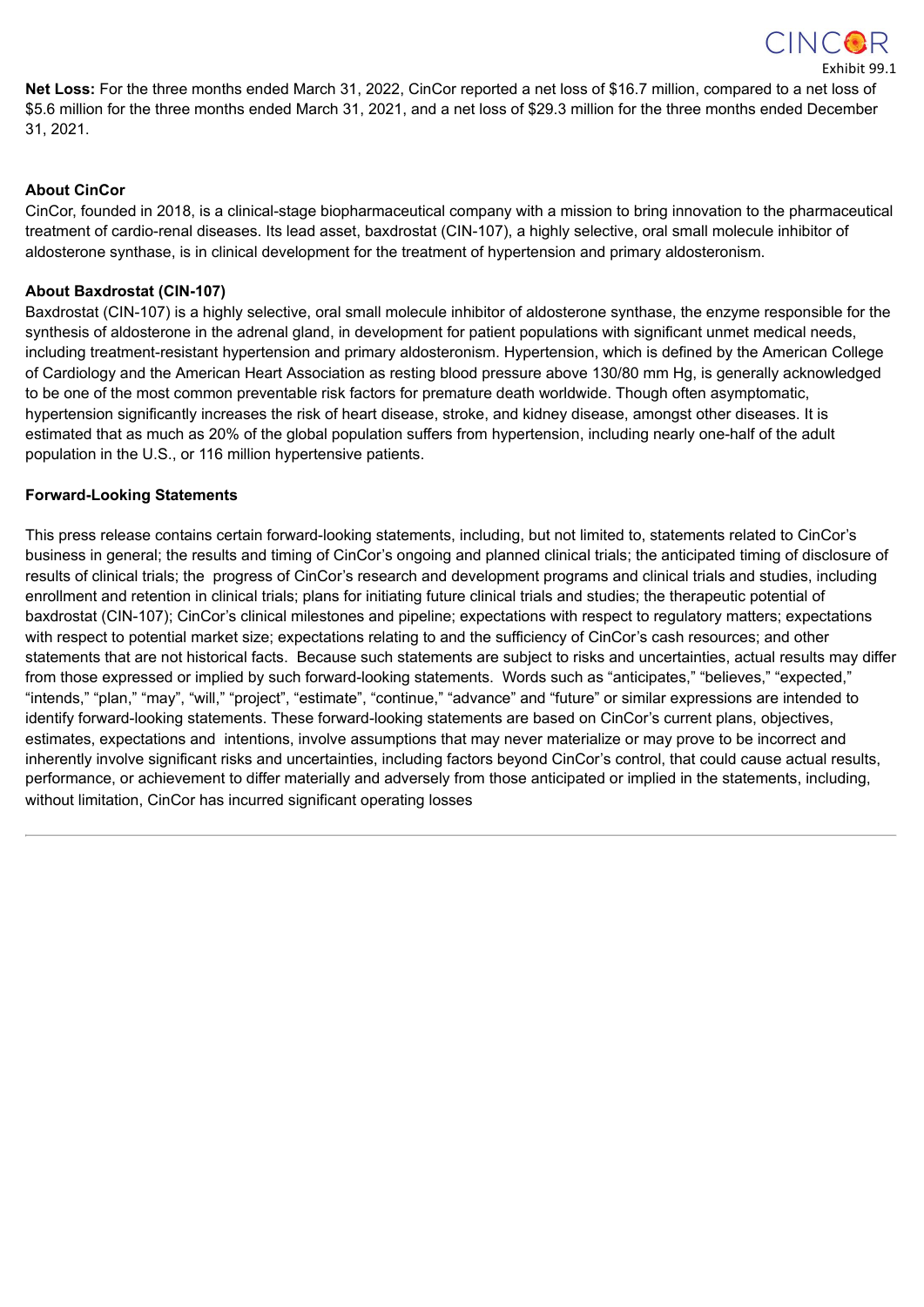

Exhibit 99.1

since its inception; CinCor has a limited operating history and no history of commercializing products; CinCor will require substantial additional funding to finance its operations; CinCor's business is entirely dependent at this time on the success of one drug, baxdrostat (CIN-107); interim, "top-line" and preliminary data from clinical trials announced or published from time to time may change; CinCor may not be successful in its efforts to expand its pipeline beyond baxdrostat (CIN-107); success in preclinical studies or earlier clinical trials may not be indicative of results in future clinical trials; enrollment and retention of patients in clinical trials could be delayed; CinCor relies and will rely on third parties to conduct, supervise and monitor existing clinical trials and potential future clinical trials; developments from the company's competitors and the marketplace for the company's products; and CinCor's business, operations and clinical development timelines and plans may be adversely affected by the evolving and ongoing COVID-19 pandemic and geopolitical events, including the ongoing military conflict between Russia and Ukraine and related sanctions against Russia, and matters related thereto; and other risks and uncertainties affecting the company, including those described under the caption "Risk Factors" and elsewhere in CinCor's Annual Report on Form 10-K for the year ended December 31, 2021 filed with the Securities and Exchange Commission (SEC) on March 22, 2022, and other filings and reports that CinCor may file from time to time with the SEC, including its quarterly report on Form 10-Q for the three months ended March 31, 2022 expected to be filed with the SEC on May [11], 2022. Other risks and uncertainties of which CinCor is not currently aware may also affect the company's forward-looking statements and may cause actual results and the timing of events to differ materially from those anticipated. All forward-looking statements contained in this press release speak only as of the date on which they were made and are based on management's assumptions and estimates as of such date. CinCor undertakes no obligation to publicly update or revise any forward-looking statements, whether as a result of new information, future events or otherwise, except as may be required by law.

Terry Coelho **Bob Yedid** Bob Yedid CinCor Pharma, Inc. **LifeSci Advisors** EVP, CFO and CBDO irm irm irm irm irm irm irm in the community of the community of the community of the community of the community of the community of the community of the community of the community of the community of the

**Contacts: Investors:**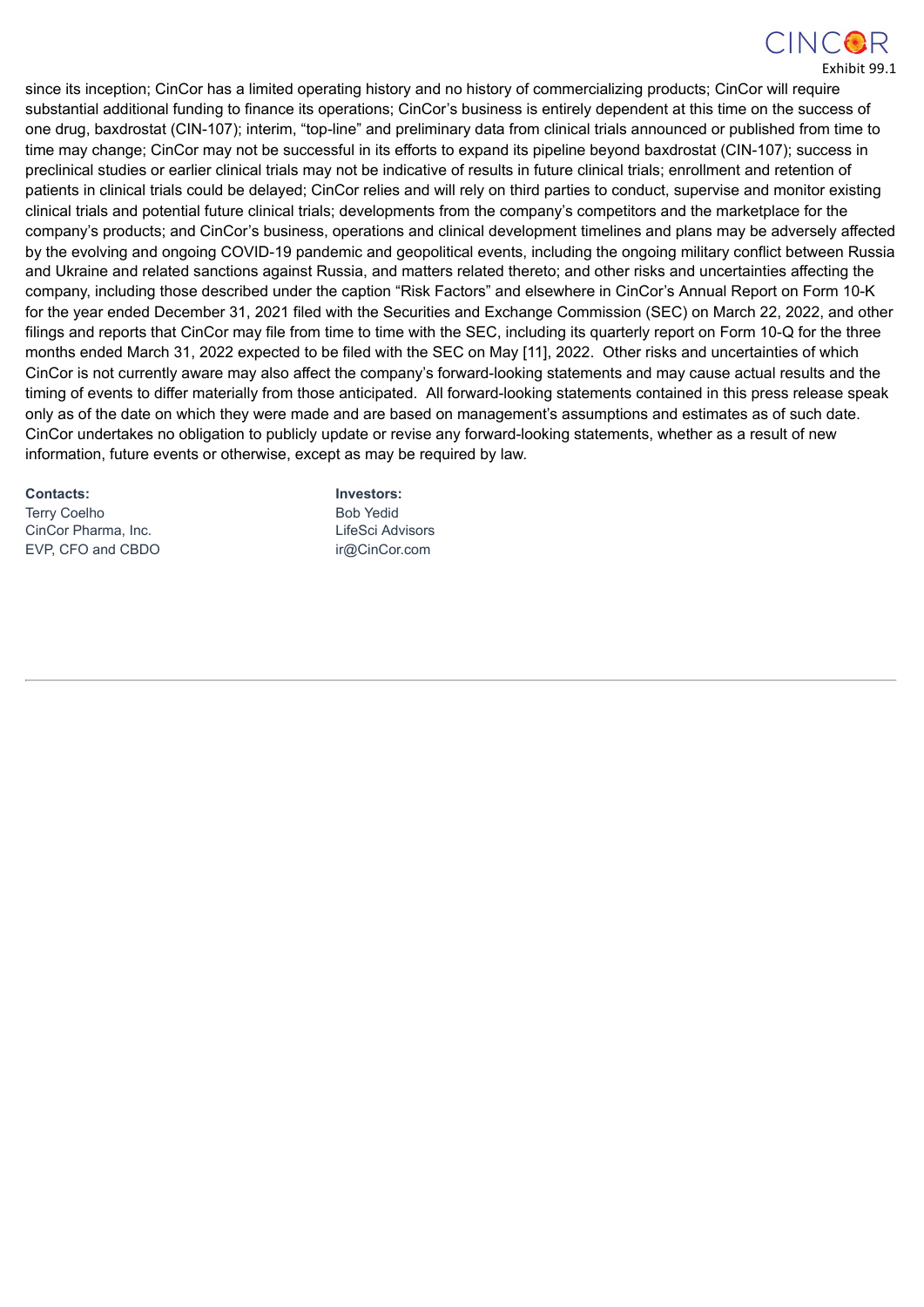

#### **CinCor Pharma, Inc. Condensed Statements of Operations (In thousands, except share and per share amounts) (Unaudited)**

|                                      | <b>Three Months</b><br><b>Ended March 31</b> |            |    |           |  |
|--------------------------------------|----------------------------------------------|------------|----|-----------|--|
|                                      |                                              | 2022       |    | 2021      |  |
| <b>Operating expenses</b>            |                                              |            |    |           |  |
| Research and development             | \$                                           | 9,674      | \$ | 3,489     |  |
| General and administrative           |                                              | 4,030      |    | 924       |  |
| Total operating expenses             |                                              | 13,704     |    | 4,413     |  |
| Loss from operations                 |                                              | (13, 704)  |    | (4, 413)  |  |
| Other (income) expense:              |                                              |            |    |           |  |
| Interest income                      |                                              | (51)       |    | (4)       |  |
| Change in fair value of warrant      |                                              |            |    |           |  |
| derivative liabilities               |                                              | 3,044      |    | 1,210     |  |
| Total other expense, net             |                                              | 2,993      |    | 1,205     |  |
| <b>Net loss</b>                      |                                              | \$(16,697) |    | \$(5,618) |  |
|                                      |                                              |            |    |           |  |
| Net loss per common share, basic and |                                              |            |    |           |  |
| diluted                              |                                              | \$(0.50)   |    | \$(4.49)  |  |
| Weighted average common shares       |                                              |            |    |           |  |
| outstanding, basic and diluted       |                                              | 33,433,596 |    | 1,250,000 |  |